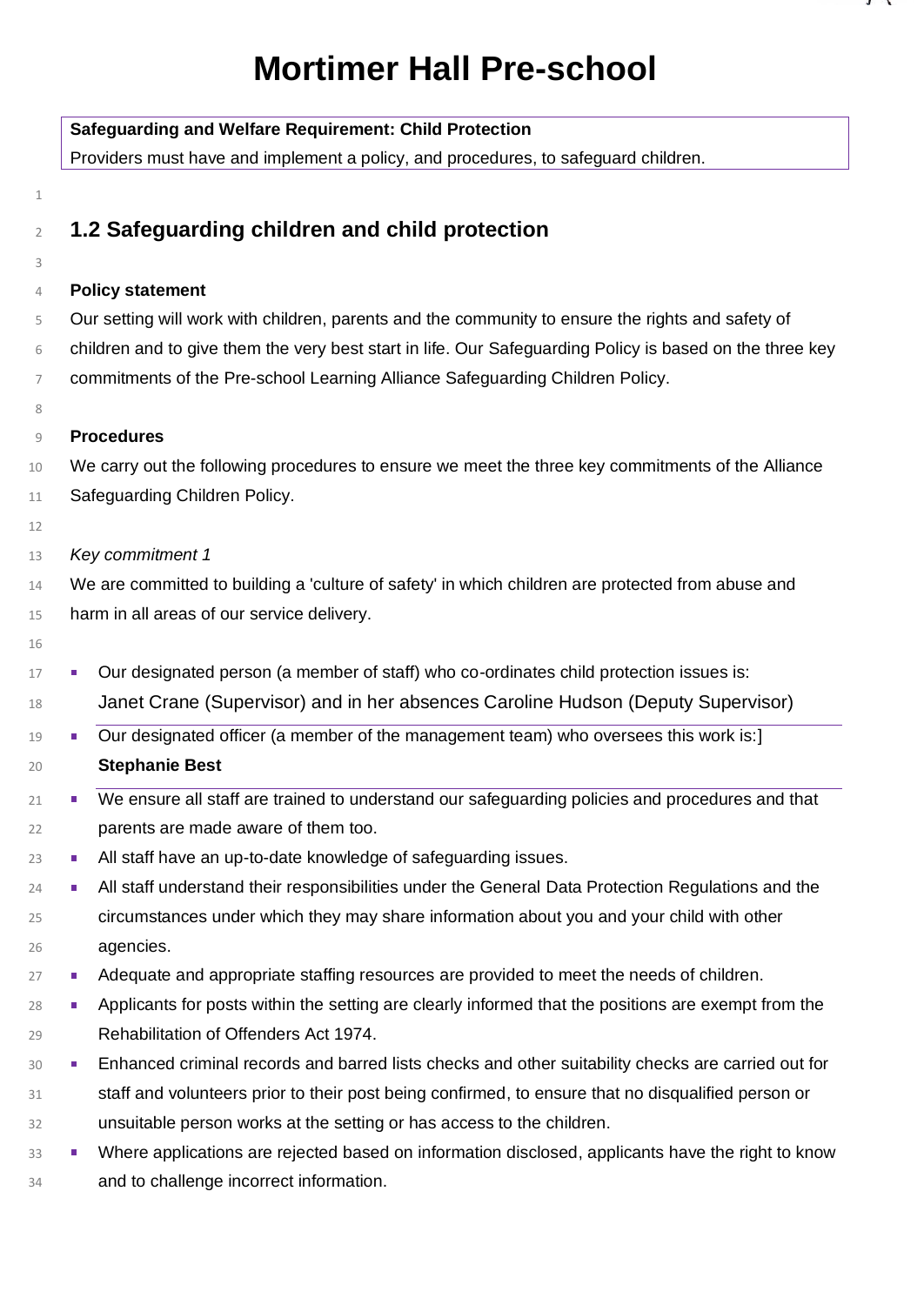- <sup>35</sup> Enhanced criminal records and barred lists checks are carried out on anyone living or working on the premises.
- 37 Volunteers do not work unsupervised.
- **Information is recorded about staff qualifications, and the identity checks and vetting processes** that have been completed including:
- **-** the criminal records disclosure reference number;
- **-** the date the disclosure was obtained; and
- **-** details of who obtained it.
- **All staff and volunteers are informed that they are expected to disclose any convictions, cautions,**  court orders or reprimands and warnings which may affect their suitability to work with children (whether received before or during their employment with us).
- We notify the Disclosure and Barring Service of any person who is dismissed from our 47 employment, or resigns in circumstances that would otherwise have led to dismissal for reasons of a child protection concern.
- Procedures are in place to record the details of visitors to the setting.
- **Security steps are taken to ensure that we have control over who comes into the setting so that no** unauthorised person has unsupervised access to the children.
- 52 Steps are taken to ensure children are not photographed or filmed on video for any other purpose than to record their development or their participation in events organised by us. Parents sign a consent form and have access to records holding visual images of their child.
- All staff and volunteers ensure that safeguarding arrangements to protect children meet all
- 56 statutory and other government requirements to promote their welfare and prevent radicalisation and extremism.
- 

## 

*Key commitment 2*

 We are committed to responding promptly and appropriately to all incidents or concerns of abuse that may occur and to work with statutory agencies in accordance with the procedures that are set down in 'What to do if you're worried a child is being abused' (HMG 2006).

## *Responding to suspicions of abuse*

- We acknowledge that abuse of children can take different forms physical, emotional, and sexual, as well as neglect.
- 68 When children are suffering from physical, sexual or emotional abuse, or experiencing neglect,
- this may be demonstrated through:
- **-** significant changes in their behaviour;
- **-** deterioration in their general well-being;
- **-** their comments which may give cause for concern, or the things they say (direct or indirect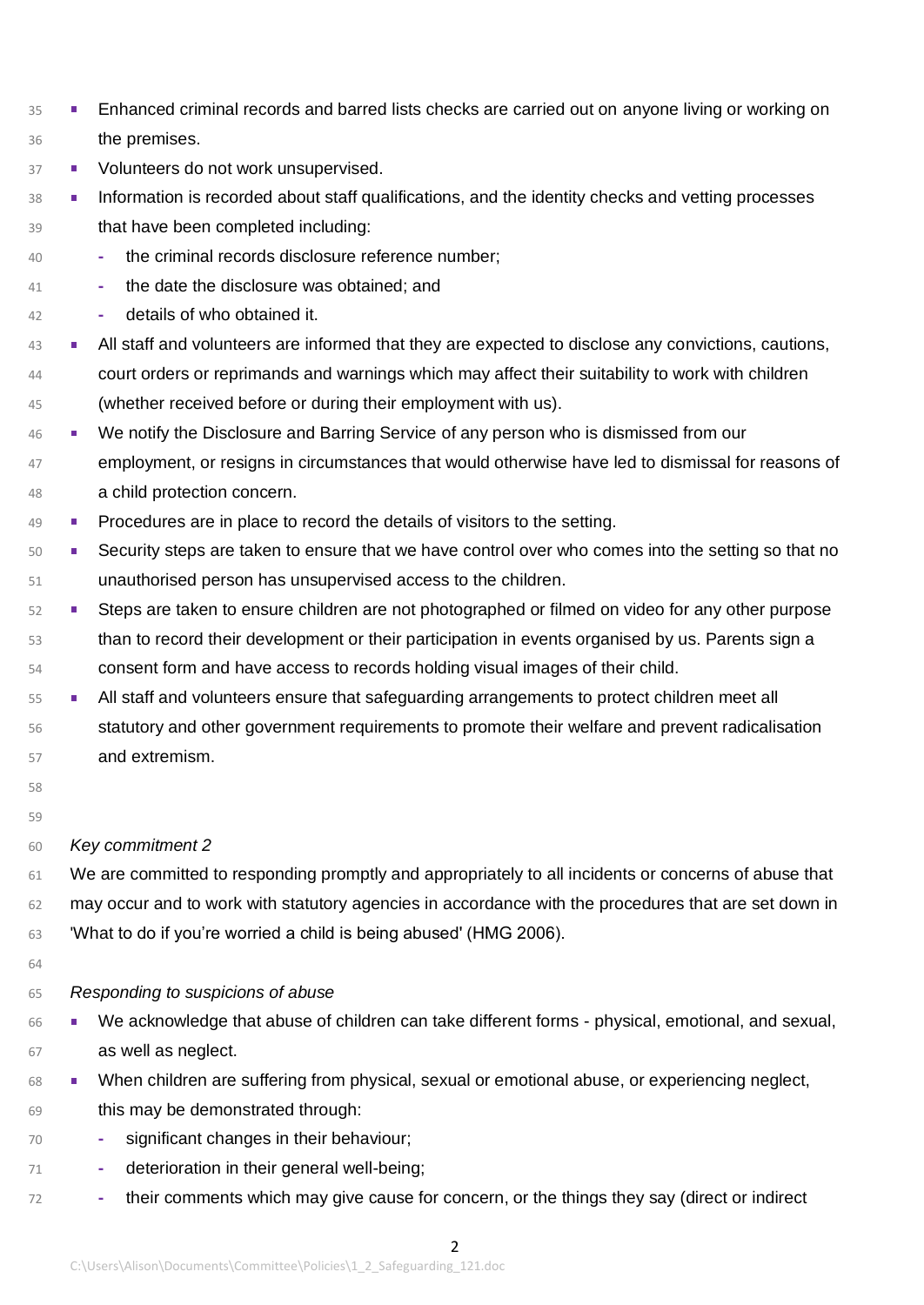- **-** disclosure);
- **-** changes in their appearance, their behaviour, or their play;
- **-** unexplained bruising, marks or signs of possible abuse or neglect; and
- **-** any reason to suspect neglect or abuse outside the setting.
- 77 We take into account factors affecting parental capacity, such as social exclusion, domestic violence, parent's drug or alcohol abuse, mental or physical illness or parent's learning disability.
- 79 We are aware of other factors that affect children's vulnerability such as, abuse of disabled 80 children; fabricated or induced illness; child abuse linked to beliefs in spirit possession; sexual exploitation of children, such as through internet abuse; and Female Genital Mutilation; exposure to radicalisation and extremism; that may affect, or may have affected, children and young people **using our provision.**
- 84 We also make ourselves aware that some children and young people are affected by gang activity, by complex, multiple or organised abuse, through forced marriage or honour based violence or may be victims of child trafficking. While this may be less likely to affect young children in our care, we may become aware of any of these factors affecting older children and young people with whom we may come into contact.
- 89 Where we believe that a child in our care or that is known to us may be affected by any of these factors we follow the procedures below for reporting child protection concerns.
- Where such evidence is apparent, the child's key person makes a dated record of the details of 92 the concern and discusses what to do with the member of staff who is acting as the 'designated person'. The information is stored on the child's personal file.
- 94 We refer concerns to the local authority children's social care department and co-operate fully in any subsequent investigation. NB In some cases this may mean the police or another agency 96 identified by the Local Safeguarding Children Board.
- 97 We take care not to influence the outcome either through the way [we/I] speak to children or by asking questions of children.
- We take account of the need to protect young people aged 16-19 as defined by the Children Act 1989. This may include students or school children on work placement, young employees or 101 young parents. Where abuse is suspected we follow the procedure for reporting any other child protection concerns. The views of the young person will always be taken into account, but the setting may override the young person's refusal to consent to share information if it feels that it is necessary to prevent a crime from being committed or intervene where one may have been, or to prevent harm to a child or adult. Sharing confidential information without consent is done only where not sharing it could be worse than the outcome of having shared it.
- 

## *Recording suspicions of abuse and disclosures*

 Where a child makes comments to a member of staff that give cause for concern (disclosure), or a 110 member of staff observes signs or signals that give cause for concern, such as significant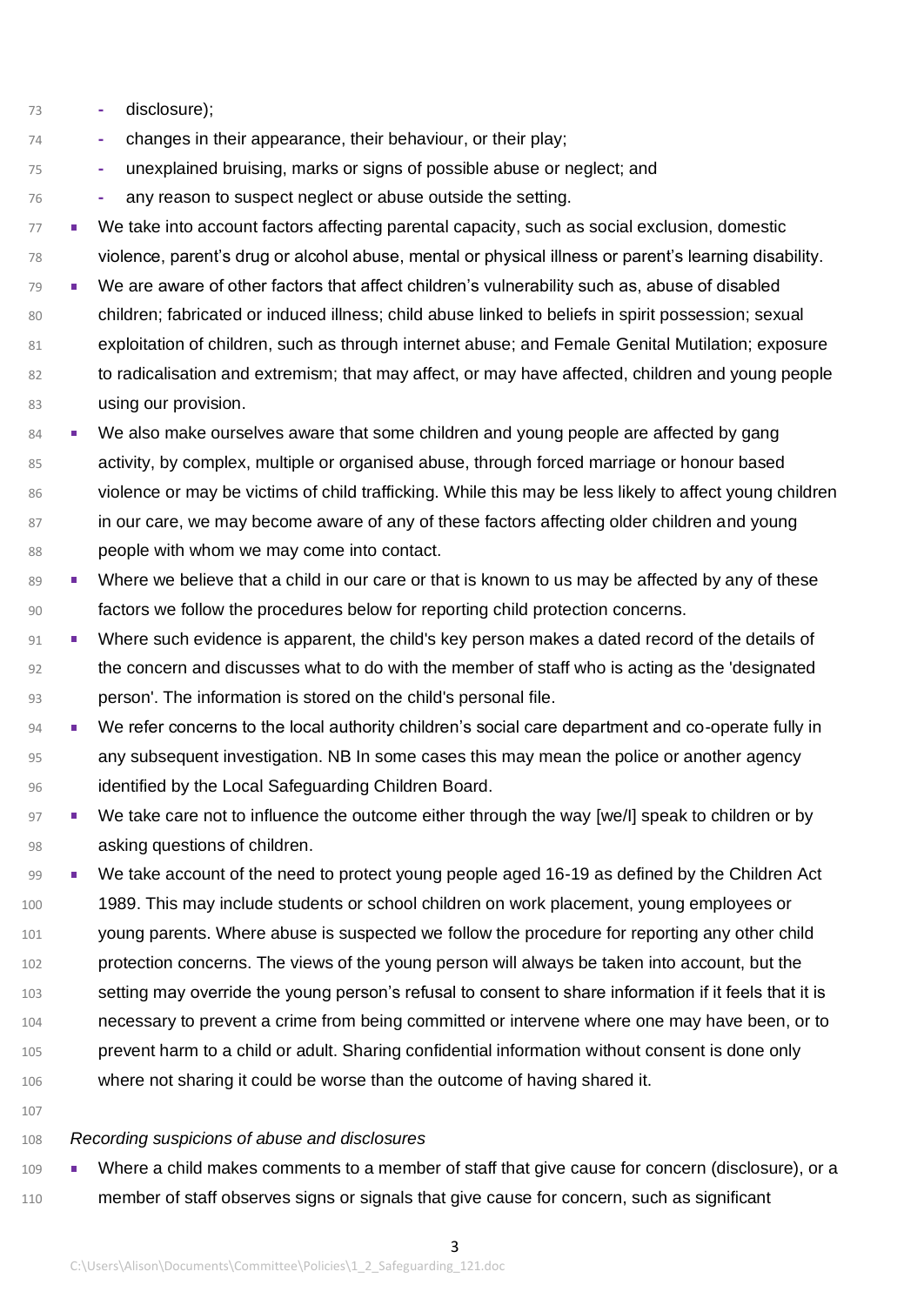- changes in behaviour; deterioration in general well-being; unexplained bruising, marks or signs of possible abuse or neglect; that member of staff:
- **-** listens to the child, offers reassurance and gives assurance that she or he will take action;
- **-** does not question the child;

 **-** makes a written record that forms an objective record of the observation or disclosure that includes: the date and time of the observation or the disclosure; the exact words spoken by the child as far as possible; the name of the person to whom the concern was reported, with the date and time; and the names of any other person present at the time.

- **These records are signed and dated and kept in the child's personal file, which is kept securely** and confidentially.
- 121 The member of staff acting as the 'designated person' is informed of the issue at the earliest opportunity.
- 123 Where the Local Safeguarding Children Board stipulates the process for recording and sharing concerns, we include those procedures alongside this procedure and follow the steps set down by the Local Safeguarding Children Board.
- 

## *Making a referral to the local authority children's social care team*

- 129 The Pre-school Learning Alliance's publication Safeguarding Children contains procedures for making a referral to the local children's social care team, as well as a template form for recording concerns and making a referral.
- 132 We keep a copy of this document alongside the procedures for recording and reporting set down by our Local Safeguarding Children Board, which we follow where local procedures differ from
- 134 those of the Pre-school Learning Alliance.
- 

# *Informing parents*

- 137 Parents are normally the first point of contact. Concerns are discussed with parents to gain their view of events, unless it is felt that this may put the child in greater danger.
- 139 Parents are informed when we make a record of concerns in their child's file and that we also 140 make a note of any discussion we have with them regarding a concern.
- **If a suspicion of abuse warrants referral to social care, parents are informed at the same time that** 142 the referral will be made, except where the guidance of the Local Safeguarding Children Board does not allow this, for example, where it is believed that the child may be placed in greater danger.
- 145 This will usually be the case where the parent is the likely abuser. In these cases the social workers will inform parents.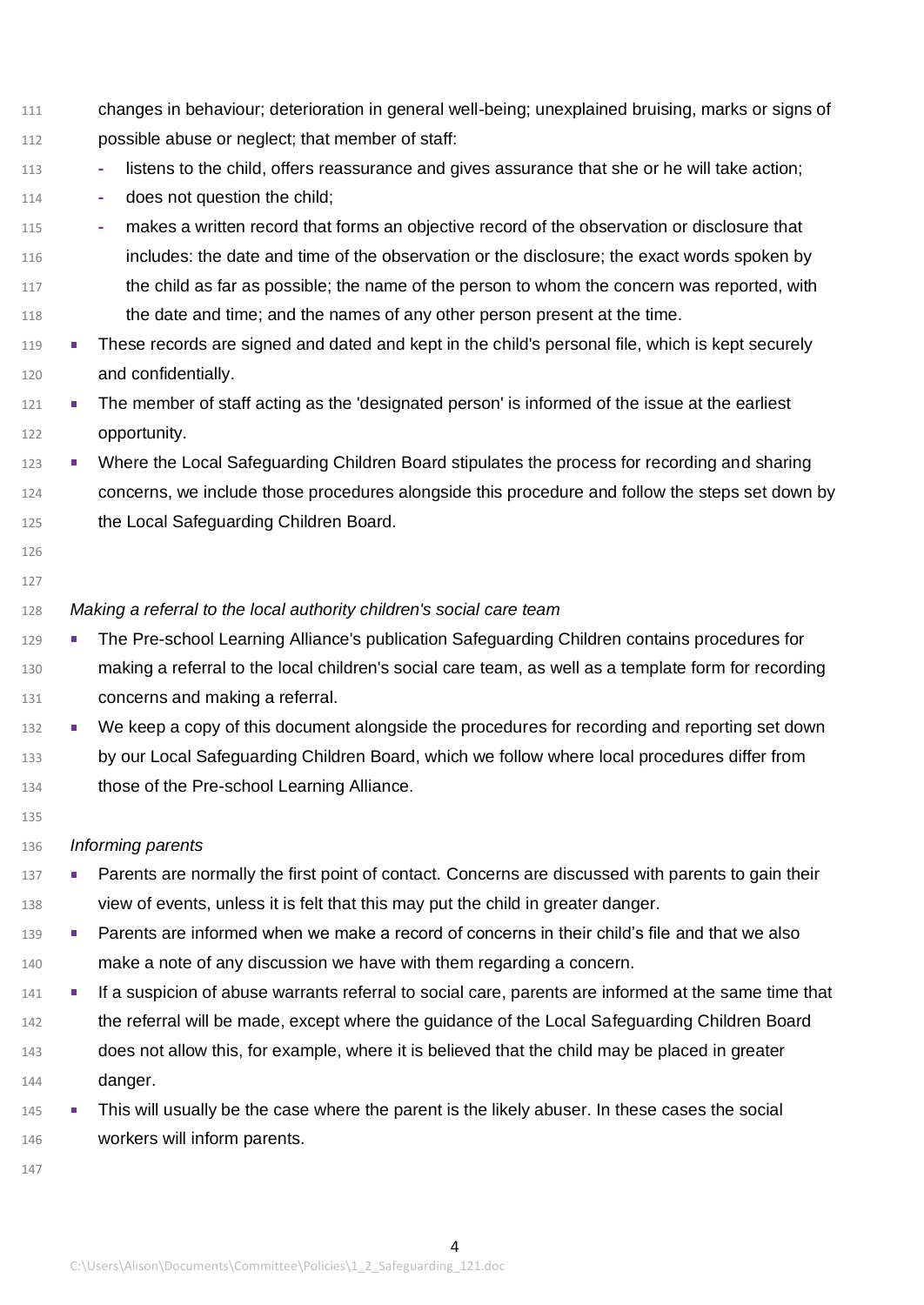- *Liaison with other agencies*
- 149 We work within the Local Safeguarding Children Board guidelines.
- The current version of 'What to do if you're worried a child is being abused' is available for parents and staff -
- https://assets.publishing.service.gov.uk/government/uploads/system/uploads/attachment\_data/file 153 /419604/What to do if you re worried a child is being abused.pdf - and all staff are familiar with what they need to do if they have concerns.
- 155 We have procedures for contacting the local authority regarding child protection issues, including maintaining a list of names, addresses and telephone numbers of social workers, to ensure that it is easy, in any emergency, for the setting and children's social care to work well together.
- 158 We notify Ofsted of any incident or accident and any changes in our arrangements which may
- affect the well-being of children or where an allegation of abuse is made against a member of staff (whether the allegations relate to harm or abuse committed on our premises or elsewhere).
- Notifications to Ofsted are made as soon as is reasonably practicable, but at the latest within 14 days of the allegations being made.
- 163 Contact details for the local National Society for the Prevention of Cruelty to Children (NSPCC) 164 are also kept: 0808 800 5000 or email: [help@nspcc.org.uk.](mailto:help@nspcc.org.uk)
- If a member of staff or volunteer thinks a child may be vulnerable to radicalisation, a referral to Channel may be made through calling 0845 050 7666 during office hours and asking to be put through to the **Oxfordshire MASH (for a child).**
- 168 To prevent any pre S.G., the new EHA (Early Help Assessment) is being rolled out and training for staff is now available.
- 

## *Allegations against staff*

- 172 We ensure that all parents know how to complain about the behaviour or actions of staff or volunteers within the setting, or anyone living or working on the premises occupied by the setting, which may include an allegation of abuse.
- 175 We respond to any inappropriate behaviour displayed by members of staff, volunteer or any other **person living or working on the premises, which includes:**
- **-** inappropriate sexual comments;
- **-** excessive one-to-one attention beyond the requirements of their usual role and responsibilities, or inappropriate sharing of images.
- 180 We follow the guidance of the Local Safeguarding Children Board when responding to any complaint that a member of staff or volunteer within the setting, or anyone living or working on the premises occupied by the setting, has abused a child.
- 183 We respond to any disclosure by children or staff that abuse by a member of staff or volunteer
- within the setting, or anyone living or working on the premises occupied by the setting, may have taken, or is taking place, by first recording the details of any such alleged incident.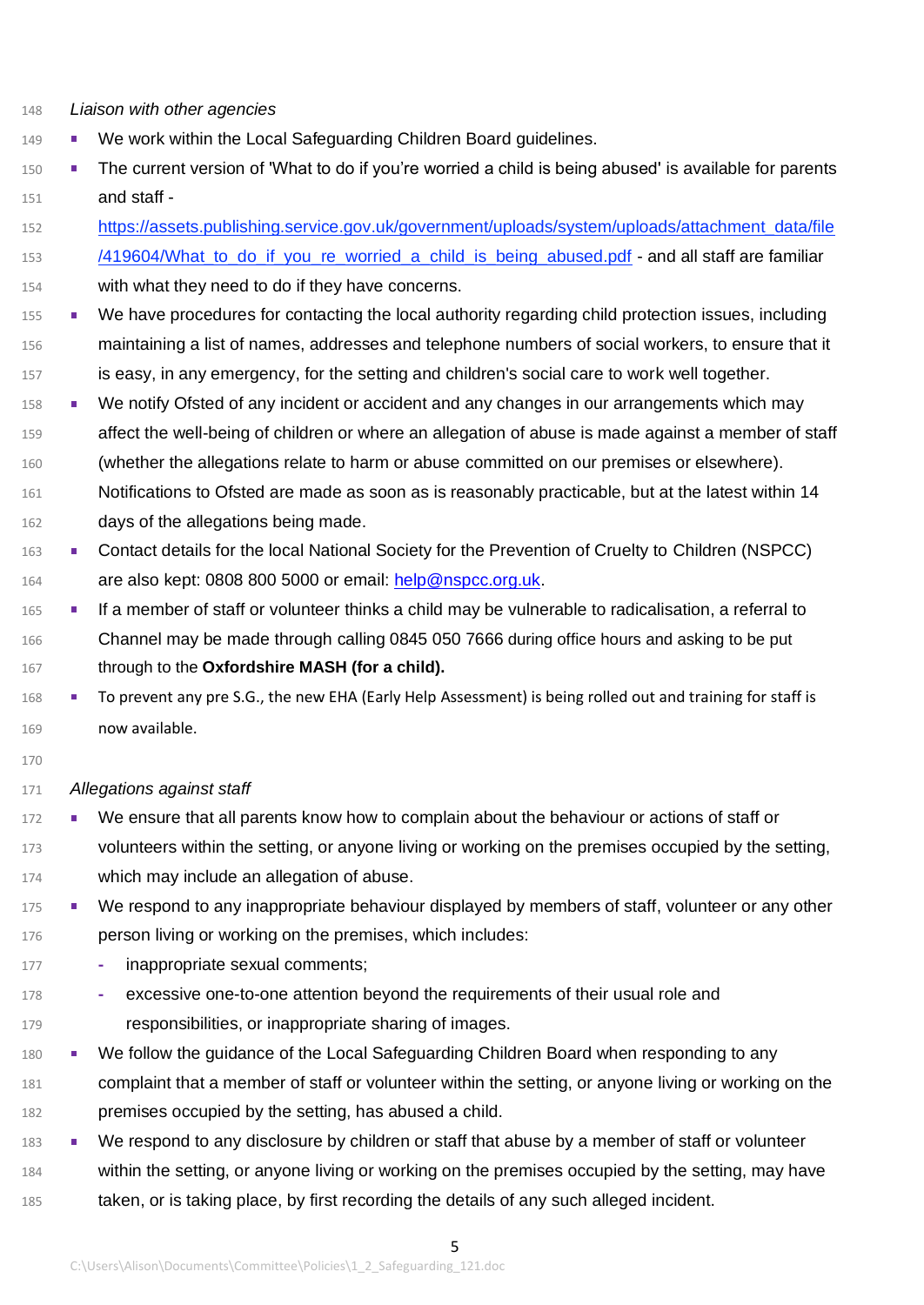| 186 |                                                                                                          | We refer any such complaint immediately to the Local Authority Designated Officer (LADO) to           |  |  |
|-----|----------------------------------------------------------------------------------------------------------|-------------------------------------------------------------------------------------------------------|--|--|
| 187 |                                                                                                          | investigate.                                                                                          |  |  |
| 188 | Please contact: MASH (urgent): 0345 050 7666 LCSS (no names): 0800 833 408 (see area                     |                                                                                                       |  |  |
| 189 | no.'s below) LADO (allegations): 01865 810603, email:                                                    |                                                                                                       |  |  |
| 190 |                                                                                                          | LADO.safeguardingchildren@oxfordshire.gov.uk Oxfordshire SG children board:                           |  |  |
| 191 |                                                                                                          | www.oscb.org.uk                                                                                       |  |  |
| 192 | ш                                                                                                        | We also report any such alleged incident to Ofsted, as well as what measures we have taken. We        |  |  |
| 193 |                                                                                                          | are aware that it is an offence not to do this.                                                       |  |  |
| 194 | $\blacksquare$                                                                                           | We also report any such alleged incident to RIDDOR.                                                   |  |  |
| 195 | $\blacksquare$                                                                                           | We co-operate entirely with any investigation carried out by children's social care in conjunction    |  |  |
| 196 |                                                                                                          | with the police.                                                                                      |  |  |
| 197 | ш                                                                                                        | Where the management team and children's social care agree it is appropriate in the                   |  |  |
| 198 |                                                                                                          | circumstances, the member of staff or volunteer will be suspended for the duration of the             |  |  |
| 199 |                                                                                                          | investigation. This is not an indication of admission that the alleged incident has taken place, but  |  |  |
| 200 |                                                                                                          | is to protect the staff, as well as children and families throughout the process.                     |  |  |
| 201 |                                                                                                          |                                                                                                       |  |  |
| 202 |                                                                                                          | Disciplinary action                                                                                   |  |  |
| 203 |                                                                                                          | Where a member of staff or volunteer has been dismissed due to engaging in activities that caused     |  |  |
| 204 | concern for the safeguarding of children or vulnerable adults, we will notify the Disclosure and Barring |                                                                                                       |  |  |
| 205 |                                                                                                          | Service of relevant information, so that individuals who pose a threat to children and vulnerable     |  |  |
| 206 | groups can be identified and barred from working with these groups.                                      |                                                                                                       |  |  |
| 207 |                                                                                                          |                                                                                                       |  |  |
| 208 |                                                                                                          | Key commitment 3                                                                                      |  |  |
| 209 |                                                                                                          | We are committed to promoting awareness of child abuse issues throughout our training and learning    |  |  |
| 210 | programmes for adults. We are also committed to empowering young children, through our early             |                                                                                                       |  |  |
| 211 | childhood curriculum, promoting their right to be strong, resilient and listened to.                     |                                                                                                       |  |  |
| 212 |                                                                                                          |                                                                                                       |  |  |
| 213 |                                                                                                          | Training                                                                                              |  |  |
| 214 |                                                                                                          | Training opportunities are sought for all adults involved in the setting to ensure that they are able |  |  |
| 215 |                                                                                                          | to recognise the signs and signals of possible physical abuse, emotional abuse, sexual abuse and      |  |  |
| 216 |                                                                                                          | neglect and that they are aware of the local authority guidelines for making referrals.               |  |  |
| 217 | ш                                                                                                        | Designated persons receive training in accordance with that recommended by the Local                  |  |  |
| 218 |                                                                                                          | Safeguarding Children Board.                                                                          |  |  |
| 219 |                                                                                                          | We ensure that all staff know the procedures for reporting and recording any concerns they may        |  |  |
| 220 |                                                                                                          | have about the provision.                                                                             |  |  |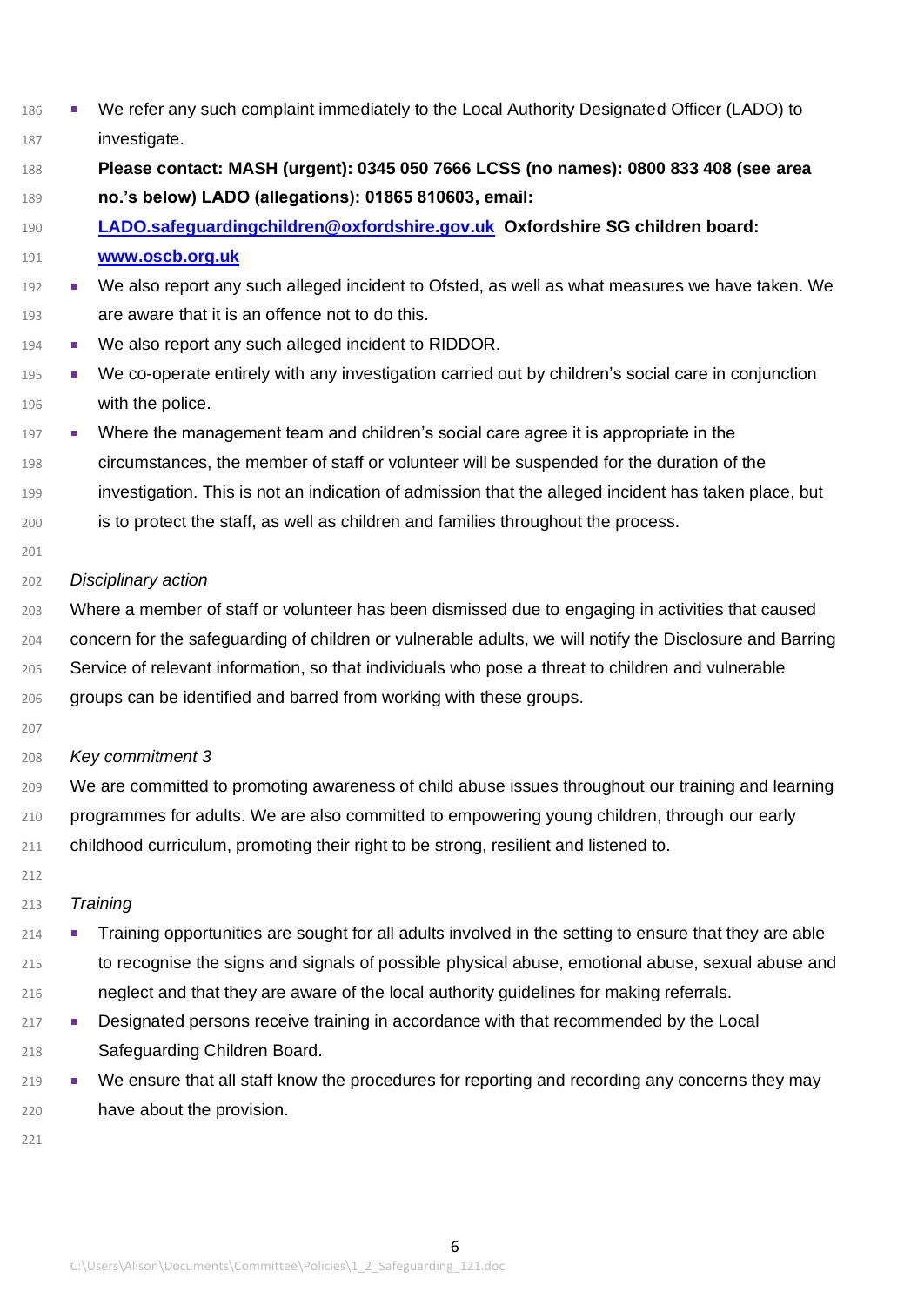## *Planning*

223 No child is left alone with staff or volunteers in a one-to-one situation without being visible to others.

#### 

## *Curriculum*

- <sup>227</sup> We introduce key elements of keeping children safe into our programme to promote the personal, social and emotional development of all children, so that they may grow to be strong, resilient and listened to and so that they develop an understanding of why and how to keep safe.
- We create within the setting a culture of value and respect for individuals, having positive regard for children's heritage arising from their colour, ethnicity, languages spoken at home, cultural and social background.
- <sup>233</sup> We ensure that this is carried out in a way that is developmentally appropriate for the children.
- 

## *Confidentiality*

- 236 All suspicions and investigations are kept confidential and shared only with those who need to know. Any information is shared under the guidance of the Local Safeguarding Children Board.
- 

## *Support to families*

- <sup>240</sup> We believe in building trusting and supportive relationships with families, staff and volunteers.
- <sup>241</sup> We make clear to parents our role and responsibilities in relation to child protection, such as for the reporting of concerns, information sharing, monitoring of the child, and liaising at all times with the local children's social care team.
- We will continue to welcome the child and the family whilst investigations are being made in relation to any alleged abuse.
- 246 We follow the Child Protection Plan as set by the child's social care worker in relation to the 247 setting's designated role and tasks in supporting that child and their family, subsequent to any investigation.
- 249 Confidential records kept on a child are shared with the child's parents or those who have parental responsibility for the child in accordance with the Confidentiality and Client Access to Records procedure and only if appropriate under the guidance of the Local Safeguarding Children Board.
- 

## **Legal framework**

## *Primary legislation*

- Children Act (1989 s47)
- 257 Protection of Children Act (1999)
- 258 General Data Protection Regulations (GDPR) (2018)
- **The Children Act (Every Child Matters) (2004)**